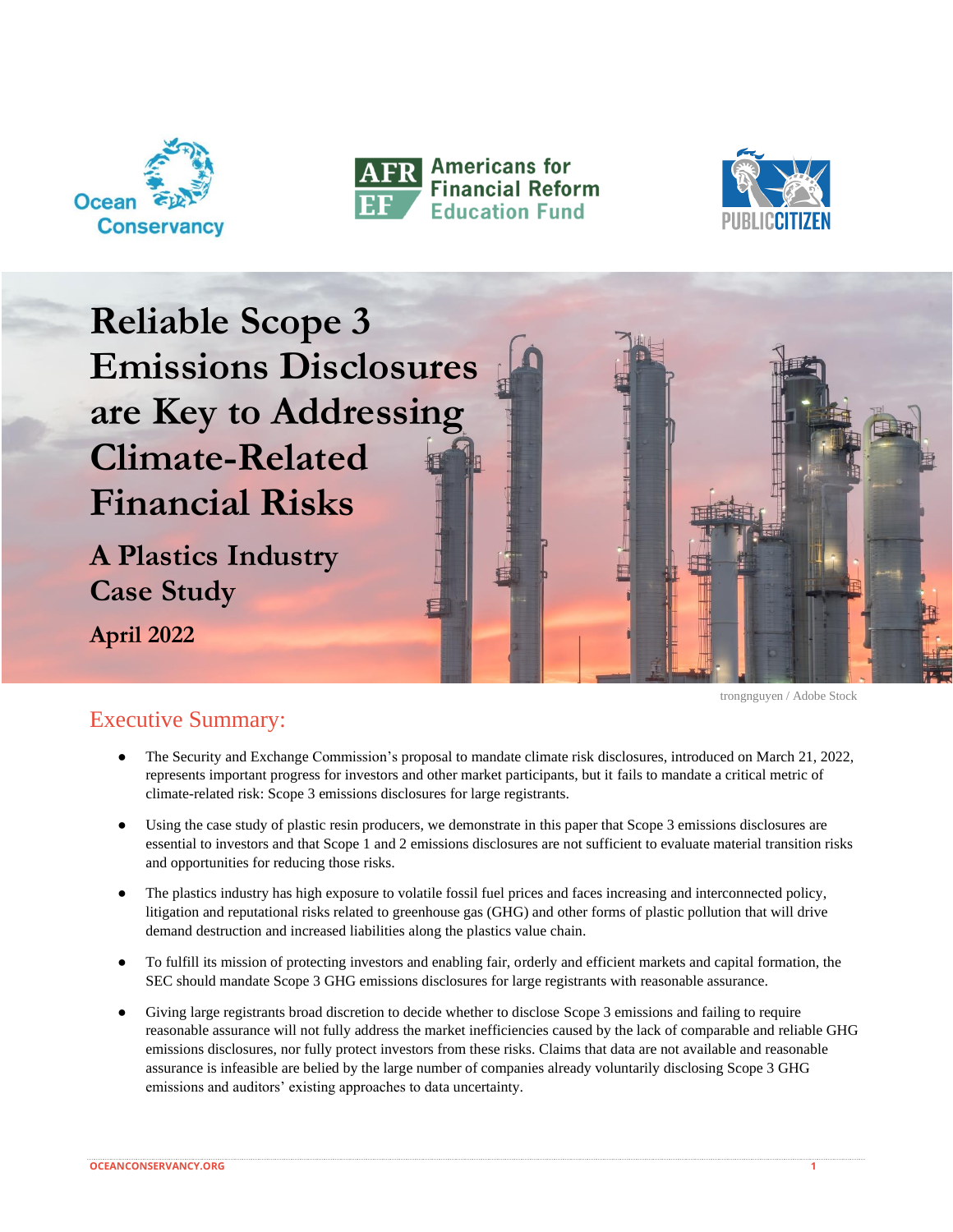#### *The SEC's Rules on Climate-Related Financial Disclosures Fail to Mandate a Critical Metric of Risk – Scope 3 Greenhouse Gas Emissions*

On March 21, 2022, the U.S. Securities Exchange Commission (SEC) invited comments on a [proposed](https://www.sec.gov/news/press-release/2022-46)  [rule](https://www.sec.gov/news/press-release/2022-46) requiring issuers of securities registered with the agency ("registrants") to disclose their climate-related financial risks to investors and the public. One of the most important topics during the public comment period will be whether registrants should be required to disclose Scope 3 greenhouse gas (GHG) emissions, i.e., emissions from upstream and downstream activities in the companies' value chains.<sup>1</sup> Taking a case study approach to this question, this white paper analyzes the Scope 3 emissions-related financial risks faced by companies making one of the most ubiquitous humanmade materials on the planet: plastics.

The proposed rule would make a significant number of improvements to reporting on climate risks that investors have been demanding, including valuable guidance on how companies must disclose Scope 1 and 2 emissions and how they integrate climate-related risks and opportunities into their planning. However, a major shortcoming of the proposed rule is that it does not mandate Scope 3 disclosures for all large registrants. Disclosures are required only when Scope 3 emissions are deemed by registrants to be material or when registrants set GHG emissions reduction targets that include Scope 3 emissions. The proposal allows registrants to determine for themselves which emissions are material, and therefore warrant disclosure. This is the approach the SEC adopted in 2010 when it issued its first guidance on climate risk. As discussed below, this approach has allowed many companies to avoid making any substantive, reliable climate disclosures—let alone Scope 3 disclosures—at a time when investors are asking for standardized information on climate risk.

In the past[, the SEC has recognized](https://www.americanprogress.org/article/the-secs-scope-3-climate-emissions-rule-should-not-be-based-on-materiality/) that certain data are so important to investors and other market participants that they cannot be left to the discretion of registrants; they are thus required as part of standard baseline disclosures. Using the illustrative case study of the plastics industry, we demonstrate below why Scope 3 emissions disclosures meet this threshold. Investors assessing climate-related risks and opportunities need a reliable source of Scope 3 emissions data and should

<sup>1</sup> According to the [GHG Protocol,](https://ghgprotocol.org/sites/default/files/standards_supporting/FAQ.pdf) a company's GHG emissions fall into three scopes. Scope 1 emissions are direct emissions from owned or controlled sources. Scope 2 emissions are indirect

not be forced to rely on registrants to come to the same conclusion about the materiality of this critical disclosure.

Fortunately, the SEC recognizes in its proposal that undisclosed GHG emissions pose significant problems for investors concerned about climate risk. However, in adopting its approach to Scope 3 emissions disclosures, it may not have evaluated the behavior of carbonintensive companies in financial markets. [Research](https://carbontracker.org/flying-blind-pr/)  [shows t](https://carbontracker.org/flying-blind-pr/)hat a large percentage of companies in carbonintensive sectors, including in the plastics industry, have been leaving investors in the dark about the extent of their climate-related financial risks and how they are managing those risks. Even if a reasonable investor would consider this information important, it is unlikely these companies will disclose Scope 3 emissions unless they are explicitly mandated to do so.

Scope 3 emissions represent a potentially significant area of material [transition risk](https://www.tcfdhub.org/Downloads/pdfs/E02%2520-%2520Glossary%2520&%2520Abbreviations.pdf) for plastics producers, manufacturers and consumer brands that rely heavily on plastics for their products. Current capital allocation trends demonstrate this risk: [many petrochemical](https://carbontracker.org/reports/the-futures-not-in-plastics/)  [companies are increasing investments in plastics](https://carbontracker.org/reports/the-futures-not-in-plastics/) production as a decarbonization strategy, fueled by misconceptions about the downstream emissions from plastics manufacturing and disposal (discussed in the case study, below). Without a credible plan to reduce Scope 3 emissions, these companies face the risk that their value will be negatively impacted by the transition to a lower-carbon global economy. External factors, such as policy and legal actions, technology changes, market responses, and reputational considerations all contribute to this risk. From a plastic resin manufacturer perspective, these dynamics can be harmful to the company's financial condition whether they play out upstream (e.g., through major changes in feedstock input costs) or downstream (e.g., via reputational and policy risk from changing consumer preferences) of the company's operations. Further, savvy investors will want to know which companies are pursuing available climate-related opportunities – to decarbonize, enhance competitiveness, and identify new business models – throughout the plastics value chain.

By requiring that all large registrants disclose Scope 3 GHG emissions, the SEC will ensure that investors have the relevant information they would consider important

emissions from the generation of purchased energy. Scope 3 emissions are all indirect emissions, not included in Scope 2, that occur in the value chain of the reporting company, including both upstream and downstream emissions.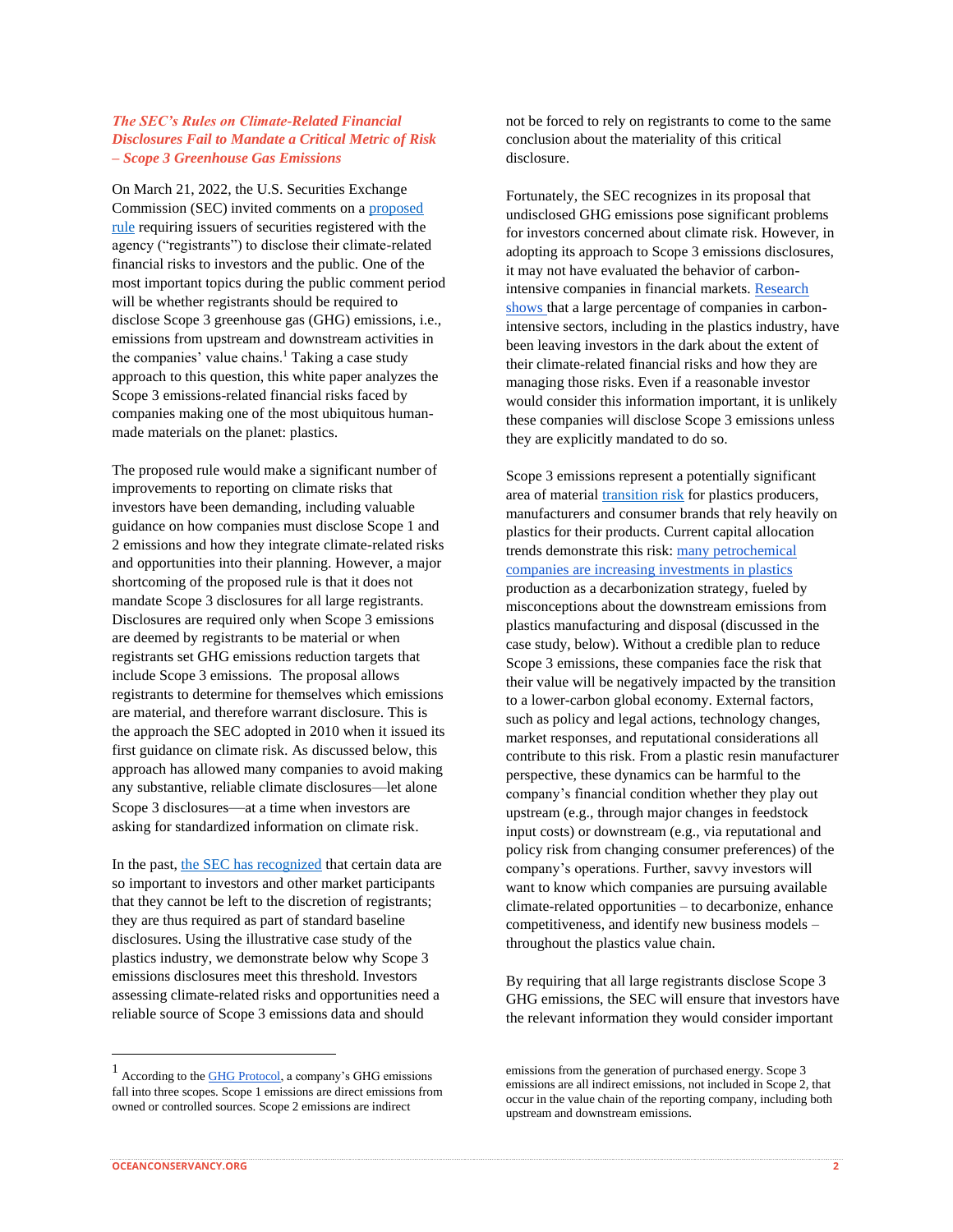to efficiently and effectively assess climate-related financial risk and make sound decisions. This is squarely within the SEC's mandate to protect investors and facilitate fair, orderly, and efficient markets and capital formation. Such a requirement will impose minor additional burdens on large registrants given that they are already required under the 2010 guidance to disclose "material" climate risks; evaluating whether their Scope 3 emissions are material already requires such measurement.

# *The Plastics Industry's GHG Emissions are Growing Rapidly Despite Concerns from Investors and other Market Participants*

Investors and other market participants are increasingly recognizing that reducing GHG emissions is critical for both financial performance and environmental sustainability. For example, the [Climate Action 100+](https://www.climateaction100.org/about/)  [initiative,](https://www.climateaction100.org/about/) an investor collaborative representing over half of global assets under management, is working to ensure the world's largest corporate emitters take action on climate change consistent with Paris Agreement targets. Similarly, the insurance industry is increasingly withdrawing coverage from assets facing physical climate risk and carbon-intensive companies that fail to develop credible transition plans. For example, [Swiss](https://global.insure-our-future.com/swiss-re-leads-insurance-exodus-from-oil-and-gas/)  [Re recently announced](https://global.insure-our-future.com/swiss-re-leads-insurance-exodus-from-oil-and-gas/) that by 2030 it will do business only with net-zero aligned companies in the oil and gas sector, including petrochemicals companies.

Despite these strong market signals about the need to transition to low-carbon business models, the plastics sector is [projected to triple its greenhouse gas emissions](https://www.nature.com/articles/s41558-019-0459-z)  [in coming decades.](https://www.nature.com/articles/s41558-019-0459-z) Many registrants are embarking on [a new generation of petrochemical plants and other](https://www.economist.com/business/2020/06/25/oil-companies-diversification-into-petrochemicals-may-not-go-to-plan)  [fossil fuel infrastructure.](https://www.economist.com/business/2020/06/25/oil-companies-diversification-into-petrochemicals-may-not-go-to-plan) To assess this growing transition risk, investors need comparable Scope 3 emissions disclosures.

### *Scope 1 and 2 Emissions Disclosures are Insufficient to Evaluate Transition Risks*

The plastics industry provides a useful case study of why reliable Scope 3 emissions disclosures are critical to evaluating transition risk. For plastics, as with other carbon-intensive sectors with a diverse array of

products and economic actors, [multiple actions](https://www.energy-transitions.org/wp-content/uploads/2020/08/ETC-sectoral-focus-Plastics_final.pdf)  [throughout the value chain](https://www.energy-transitions.org/wp-content/uploads/2020/08/ETC-sectoral-focus-Plastics_final.pdf) will be needed to decarbonize the sector. These actions are currently proceeding slowly and at an uneven pace. Investors need reliable disclosure of Scope 3 emissions to assess how registrants are addressing these decarbonization challenges relative to competitors.<sup>2</sup>

A recent study from the Ellen MacArthur Foundation shows that focusing solely on the risks posed by plastics producers' emissions from their use of heat and electricity, Scope 1 and 2 emissions would address only [55% of the reduction of global greenhouse gas](https://ellenmacarthurfoundation.org/completing-the-picture)  [emissions](https://ellenmacarthurfoundation.org/completing-the-picture) needed to achieve Paris targets. Investors concerned about climate risk recognize that addressing the remaining 45% of the plastic industry's GHG emissions requires advancing a circular economy, which means seizing opportunities to reduce emissions by [reducing material use, redesigning materials to be](https://www.epa.gov/recyclingstrategy/what-circular-economy)  [less resource intensive, and recapturing "waste" as a](https://www.epa.gov/recyclingstrategy/what-circular-economy)  [resource for new materials and products.](https://www.epa.gov/recyclingstrategy/what-circular-economy) Without a clear understanding of Scope 3 emissions, investors may miss these cost-effective decarbonization opportunities in the plastics value chain.

In the specific case of plastic resin producers, it is clear that investors need Scope 3 emissions data to evaluate whether these registrants are pursuing available opportunities to reduce emissions-related risks. For example, upstream emissions of methane from the production of plastic feedstocks vary significantly; the emissions intensity of a barrel of oil can vary [as much](https://carnegieendowment.org/files/know_your_oil.pdf)  [as 80% depending on where it is produced.](https://carnegieendowment.org/files/know_your_oil.pdf)<sup>3</sup> Downstream, the emissions from processing resin varies based on where manufacturing occurs.<sup>4</sup> The [emissions](https://www.nature.com/articles/s41893-021-00807-2)  [associated with plastics manufacturing have doubled](https://www.nature.com/articles/s41893-021-00807-2)  [since 1995,](https://www.nature.com/articles/s41893-021-00807-2) as an increasing proportion is occurring where coal-based power generation is prevalent. Contrary to the popular misconception that [plastics act](https://www.scientificamerican.com/article/wait-plastic-can-be-good-for-the-environment/)  [as a form of carbon sequestration,](https://www.scientificamerican.com/article/wait-plastic-can-be-good-for-the-environment/) research shows that [emissions from end of life treatment of plastics](https://www.energy-transitions.org/wp-content/uploads/2020/08/ETC-sectoral-focus-Plastics_final.pdf)<sup>5</sup> can be [as significant as those from](https://www.energy-transitions.org/wp-content/uploads/2020/08/ETC-sectoral-focus-Plastics_final.pdf) [plastic production,](https://www.energy-transitions.org/wp-content/uploads/2020/08/ETC-sectoral-focus-Plastics_final.pdf) particularly if plastics are disposed via waste-to-energy, open burning or incineration of waste, the prevalent disposal strategies in geographies where growth in plastics use is expected. Finally, the degradation of plastic waste in the marine environment [accelerates the](https://doi.org/10.1371/journal.pone.0200574)  release of [methane and ethylene, both potent GHGs;](https://doi.org/10.1371/journal.pone.0200574) emerging research also shows that microplastics in the

 $2$  Each stage of the plastics value chain is also affected by extreme weather and other climate change impacts. Investors need information on how issuers are managing this physical risk.

<sup>&</sup>lt;sup>3</sup> This activity falls within GHG Protocol Scope 3, Category 1, Purchased Goods and Services.

<sup>&</sup>lt;sup>4</sup> This activity falls within GHG Protocol Scope 3, Category 10, Processing of Sold Products.

<sup>5</sup> This activity falls within GHG Protocol Scope 3, Category 12, End-of-Life Treatment of Sold Products.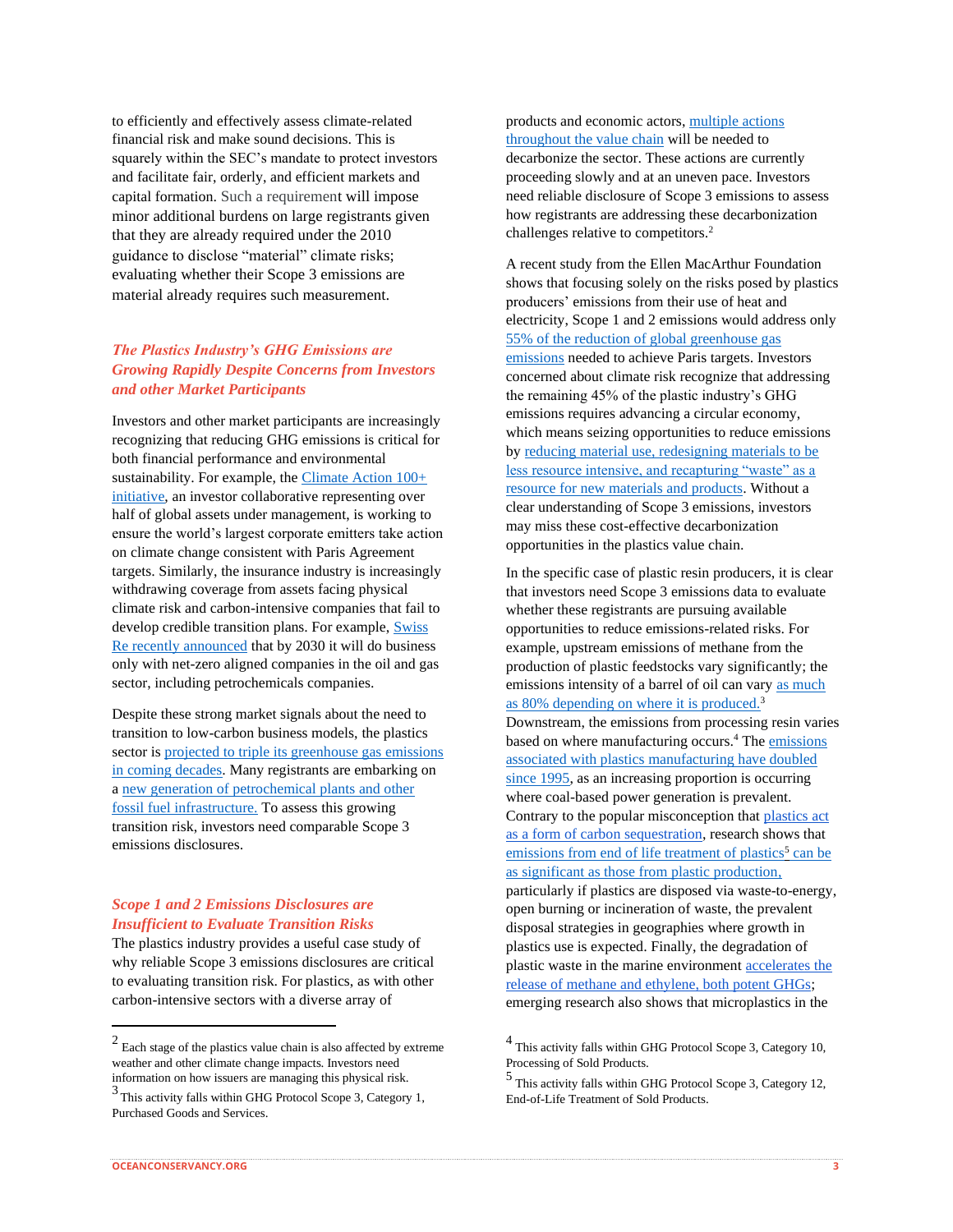For plastic resin producers, each of these sources of Scope 3 emissions represents potentially significant liabilities or opportunities to gain a competitive advantage as policies change to increase accountability for GHG emissions and other plastic pollution along the value chain. Investors need to evaluate which producers are shifting to new sourcing and business lines to adapt to this changing landscape. Given research confirming that th[e lowest cost decarbonization options for the](https://www.energy-transitions.org/wp-content/uploads/2020/08/ETC-sectoral-focus-Plastics_final.pdf)  [plastics sector](https://www.energy-transitions.org/wp-content/uploads/2020/08/ETC-sectoral-focus-Plastics_final.pdf) lie in opportunities to improve materials efficiency and reuse, focusing solely on Scope 1 and 2 emissions makes little business sense.

## *Plastics Face a Major Transition Risk: Double Exposure to Volatile Fossil Fuel Prices*

The plastics industry has an unusual level of vulnerability to fossil fuel prices that amplifies their transition risk. In the chemical plants where plastic resin is produced, oil and gas serve as the feedstock for [99%](https://www.science.org/doi/10.1126/sciadv.1700782)  [of plastics products.](https://www.science.org/doi/10.1126/sciadv.1700782) Fossil fuels are also the primary source of energy needed to manufacture plastics, making these plants doubly exposed to volatile fossil fuel prices. Considering both of these uses together, fossil fuels [make up 70% of input costs.](https://www.osti.gov/pages/biblihttps:/www.osti.gov/pages/biblio/1766872o/1766872) In fact, the chemicals sector is the [largest industrial consumer of](https://www.iea.org/reports/the-future-of-petrochemicals)  [both oil and gas,](https://www.iea.org/reports/the-future-of-petrochemicals) accounting for 14% and 8% of total primary demand for each fuel respectively.

As the [crisis in Ukraine](https://foreignpolicy.com/2022/02/28/russia-ukraine-oil-gas-sanctions-crisis-prices-energy/) and the [COVID-19 pandemic](https://www.icis.com/subscriber/icb/2020/03/12/10481835/us-advantage-crushed/#_=_) demonstrate, this heavy reliance on fossil fuels leaves plastic resin producers, as well as downstream companies such as major consumer brands, exposed to enormous price shocks and supply volatility. Disclosure of Scope 3 emissions is critical for investors evaluating a registrant's performance in managing this risk. Nondisclosure of these emissions will lead to continued [mispricing of climate risk, capital destruction and](https://papers.ssrn.com/sol3/papers.cfm?abstract_id=3782675)  [misallocation of capital](https://papers.ssrn.com/sol3/papers.cfm?abstract_id=3782675) away from investment opportunities with less exposure to this risk.

## *Registrants Face the Risks of Policy Action, Voluntary Demand Reduction, Litigation and Reputational Damage Due to the Intertwined Problems of GHG Emissions and Other Pollution*

Around the world, policy makers, major corporations, NGOs and the public are paying close attention to plastics. Spurred by a [popular outcry](https://www.reuters.com/business/environment/75-people-want-single-use-plastics-banned-global-survey-finds-2022-02-22/) and what U.N. officials call a ["triple planetary crisis of climate change,](https://insideclimatenews.org/news/03032022/plastics-treaty-united-nations/?utm_source=InsideClimate+News&utm_campaign=071bf3d4a6-&utm_medium=email&utm_term=0_29c928ffb5-071bf3d4a6-329137233)  [nature loss and pollution," g](https://insideclimatenews.org/news/03032022/plastics-treaty-united-nations/?utm_source=InsideClimate+News&utm_campaign=071bf3d4a6-&utm_medium=email&utm_term=0_29c928ffb5-071bf3d4a6-329137233)overnments have begun work on the world's first-ever plastics treaty. Marine plastic pollution and GHG emissions are mutually reinforcing: GHG emissions from plastics contribute to [ocean warming, acidification and other long-lasting](https://www.epa.gov/climate-indicators/oceans)  [damage](https://www.epa.gov/climate-indicators/oceans) to the marine environment. Plastics themselves persist in the environment for decades, [increasing](https://doi.org/10.1126/science.aar3320)  [disease in coral reefs,](https://doi.org/10.1126/science.aar3320) [leaching chemical additives and](https://doi.org/10.1186/s12302-018-0139-z)  [endocrine disruptors](https://doi.org/10.1186/s12302-018-0139-z) that harm marine life, and [altering](https://doi.org/10.1016/j.scitotenv.2022.153074)  [the productivity of bacteria and phytoplankton, which](https://doi.org/10.1016/j.scitotenv.2022.153074)  [generate about half of the planet's oxygen.](https://doi.org/10.1016/j.scitotenv.2022.153074) The harmful effects on coastal economies are particularly acute, and includ[e loss of tourism value from unsightly trash](https://www2.deloitte.com/content/dam/Deloitte/nl/Documents/strategy-analytics-and-ma/deloitte-nl-strategy-analytics-and-ma-the-price-tag-of-plastic-pollution.pdf) and [impairment of wastewater systems that exacerbate](https://www.frontiersin.org/articles/10.3389/feart.2020.00028/full)  [flooding.](https://www.frontiersin.org/articles/10.3389/feart.2020.00028/full)

The array of policy actions already underway to address GHGs and other impacts of plastic pollution pose significant transition risks to registrants in the plastics industry. Given that primary policy solutions are aimed at significantly reducing demand for plastics and increasing accountability for pollution along the value chain, disclosure of Scope 3 emissions provides a useful proxy for investors to assess exposure to these risks. For example, bans on single-use plastics are becoming increasingly prevalen[t around the world,](https://www.weforum.org/agenda/2020/10/canada-bans-single-use-plastics/) and extended producer responsibility laws are [gaining momentum in](https://www.oecd.org/env/waste/factsheetextendedproducerresponsibility.htm)  [OECD countries.](https://www.oecd.org/env/waste/factsheetextendedproducerresponsibility.htm) As ClientEarth emphasizes in its [report on plastics as a material business risk,](https://www.clientearth.org/latest/documents/risk-unwrapped-plastic-pollution-as-a-material-business-risk/) these regulatory changes "will reduce the demand and increase the costs of many plastic materials and products, thereby changing the economic case for their use."

Similarly, investors in large-scale corporate buyers of plastics are increasingly pressuring these companies to reduce usage. For example[, 59% of independent Tyson](https://www.greencentury.com/statement-59-of-independent-tyson-shareholders-support-green-century-plastic-packaging-proposal/)  [Foods shareholders](https://www.greencentury.com/statement-59-of-independent-tyson-shareholders-support-green-century-plastic-packaging-proposal/) recently voted in favor of a proposal calling on the company to reduce its use of plastic packaging in light of regulatory risks and its competitors' efforts to reduce plastic use. Further, many large-scale retailers are adopting corporate policies to reduce plastics demand. For example, [Walmart U.S.](https://corporate.walmart.com/purpose/sustainability/planet/waste) has committed to achieving 100% recyclable, reusable or industrially compostable packaging for its private brand by 2025, and [Evian](https://www.evian.com/en_int/our-sustainability-actions/packaging-and-recycling/) has pledged to make all of its plastic bottles from 100% recycled polyethylene terephthalate (PET) by 2025.

The plastics industry faces extraordinary litigation and reputational risks due to the [public health problems,](https://www.ncbi.nlm.nih.gov/pmc/articles/PMC3299092/) biodiversity loss and other damage caused by its GHGs and other pollution. Investors need Scope 3 emissions disclosures because these data serve as a useful metric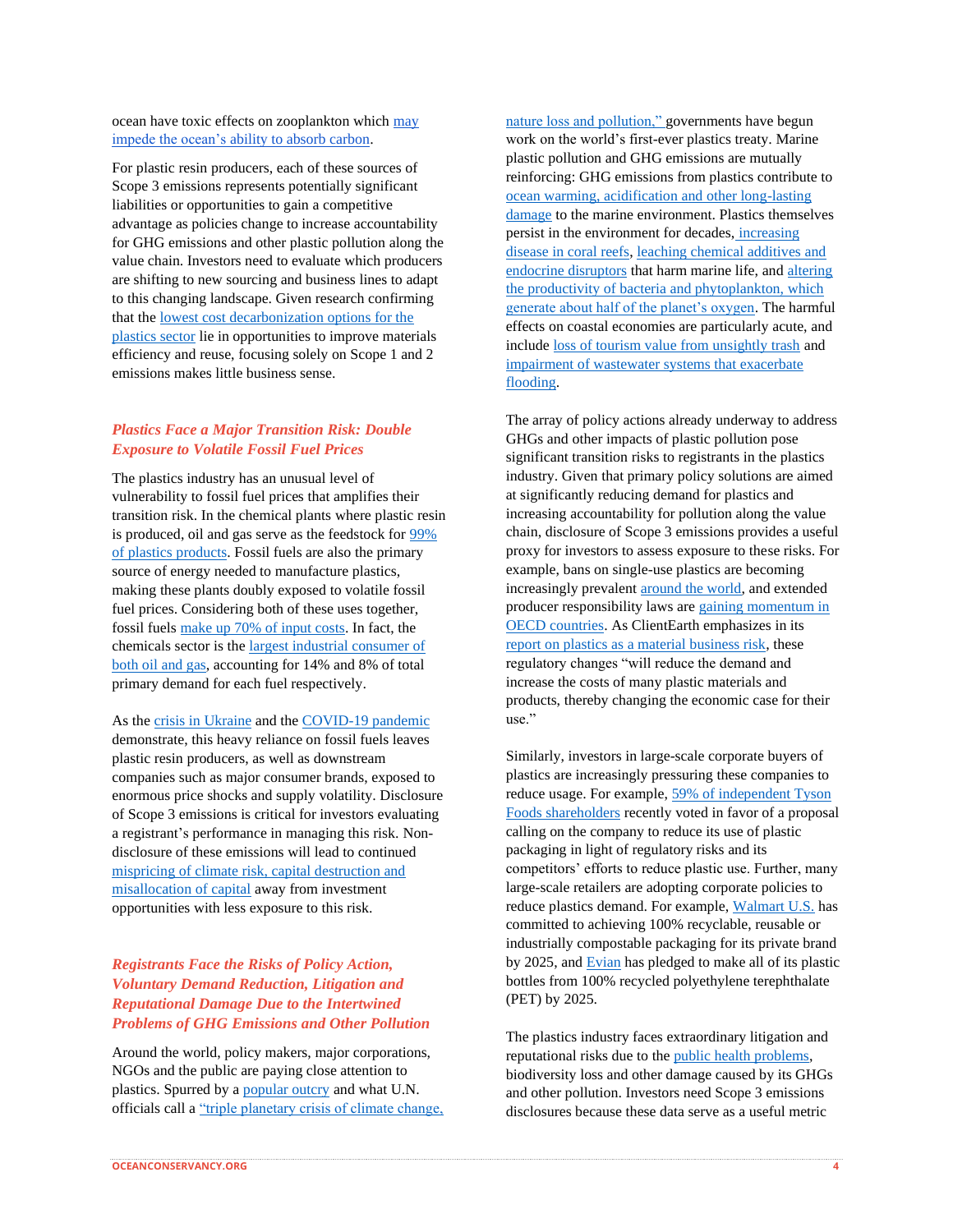of whether registrants are effectively addressing these interconnected risks throughout the value chain.

#### *Disclosure with Reasonable Assurance is Needed to Ensure Reliability and Comparability*

As noted above, the SEC's proposed rule enables large registrants to self-determine whether Scope 3 emissions are material. Even if the registrant concludes that Scope 3 emissions are material, the rule allows them to evade a key responsibility they have with respect to disclosing Scope 1 and 2 emissions disclosures: to secure reasonable assurance from independent verifiers regarding the reliability of those disclosures and to file an attestation of the results with the SEC. (Registrants are granted a generous phase-in period, with reasonable assurance not required for Scope 1 and 2 emissions until 2027 or 2028, depending on company size.)

This lack of mandated reasonable assurance for Scope 3 emissions disclosures will perpetuate the existing market inefficiencies caused by the lack of comparable, reliable data on climate-related risks. Furthermore, by excluding Scope 3 emissions from a reasonable assurance regime, the SEC will make it difficult if not impossible for auditors to validate the registrant's determination regarding the materiality of Scope 3 emissions, thus reducing the reliability of audits.

Despite the growing number of pledges by major companies to address climate risk, many registrants have been opaque about their assessment and management of this risk. In the previously-cited [September 2021 study](https://carbontracker.org/reports/flying-blind-the-glaring-absence-of-climate-risks-in-financial-reporting/) of 107 carbon-intensive companies, Carbon Tracker found that over 70% ignored material climate issues in their 2020 financial statements while 80% of their auditors ignored them.

This opacity about climate risk is particularly problematic for Scope 3 emissions disclosures. In its [February 2022 report o](https://newclimate.org/wp-content/uploads/2022/02/CorporateClimateResponsibilityMonitor2022.pdf)n the climate disclosures of 25 major global companies, the New Climate Institute (NCI) found that companies were not disclosing Scope 3 emissions with transparency and integrity despite the fact that such emissions accounted for 87% of total emissions of the companies studied.

Emissions disclosures affect investor behavior in a number of ways. A [November 2021 study](https://deliverypdf.ssrn.com/delivery.php?ID=709021124002092089086099111023125125051054034003088001030108069123086073074087028026039118010062037125043101102096006022120028112085069038022028031105016107121022003016005064082097017015026082015008115000007126107126117074090099097074065001112065102&EXT=pdf&INDEX=TRUE) using the Carbon Disclosure Project database of Scope 1 and 2 emissions found that disclosure significantly reduces the cost of capital as reflected in the stock returns required by investors. Moreover, the absence of Scope 3 disclosures creates uncertainty about the risks posed by such emissions. According to the study's authors, disclosure of Scope 1 emissions has a "spillover effect on investors' perceptions of the risk they face with respect to the firm's exposure to indirect (Scope 3) emission risk, but this spillover reflects the imprecise nature of investors' learning process."

These data strongly suggest that Scope 3 emissions are material to investors and that the lack of mandatory and assured Scope 3 emissions disclosures represents a significant risk. To address this obstacle to the efficient functioning of capital markets, the SEC should craft a rule that requires mandatory disclosure of Scope 3 GHG emissions, with reasonable assurance of these disclosures by independent verifiers.

# *Registrants Should Not be Allowed to Decide for Themselves What Emissions Data Will be Shared with Auditors*

As a sector ill-prepared for the energy transition, many firms in the plastics industry have significant incentives to minimize disclosure of GHG emissions and other sources of transition risk. As noted previously, reliance on a firm's own materiality assessment for mandating disclosure of Scope 3 emissions is a recipe for continued lack of transparency. Similarly, proposals to allow registrants to avoid securing the "reasonable assurance" of the reliability of Scope 3 emissions and to instead obtain a "limited assurance" should therefore be rejected. The SEC should take the same approach to limited assurance for Scope 3 disclosures as it takes for Scope 1 and 2 disclosures, a quick phase-in period toward a reasonable assurance.<sup>6</sup>

Although the Public Company Audit Oversight Board (PCAOB) does not authorize limited assurance in annual audits of financial statements, it allows for a variation of limited assurance in quarterly or interim reviews. PCAOB's standard for interim reviews highlights why this approach is inappropriate to address the demonstrated failures by (and lack of incentives of) registrants to voluntarily disclose all GHG emissions: it allows registrants to decide what evidence will be shared with auditors when negotiating the engagement.<sup>7</sup>

<sup>6</sup> The SEC proposes that registrants be allowed to rely on independent verifiers rather than PCAOB-registered auditors for reviewing emissions disclosures.

<sup>&</sup>lt;sup>7</sup> According t[o PCAOB AS 4105:](https://pcaobus.org/oversight/standards/auditing-standards/details/AS4105) "[An interim] review consists principally of performing analytical procedures and making inquiries of persons responsible for financial and accounting matters, and does not contemplate (a) tests of accounting records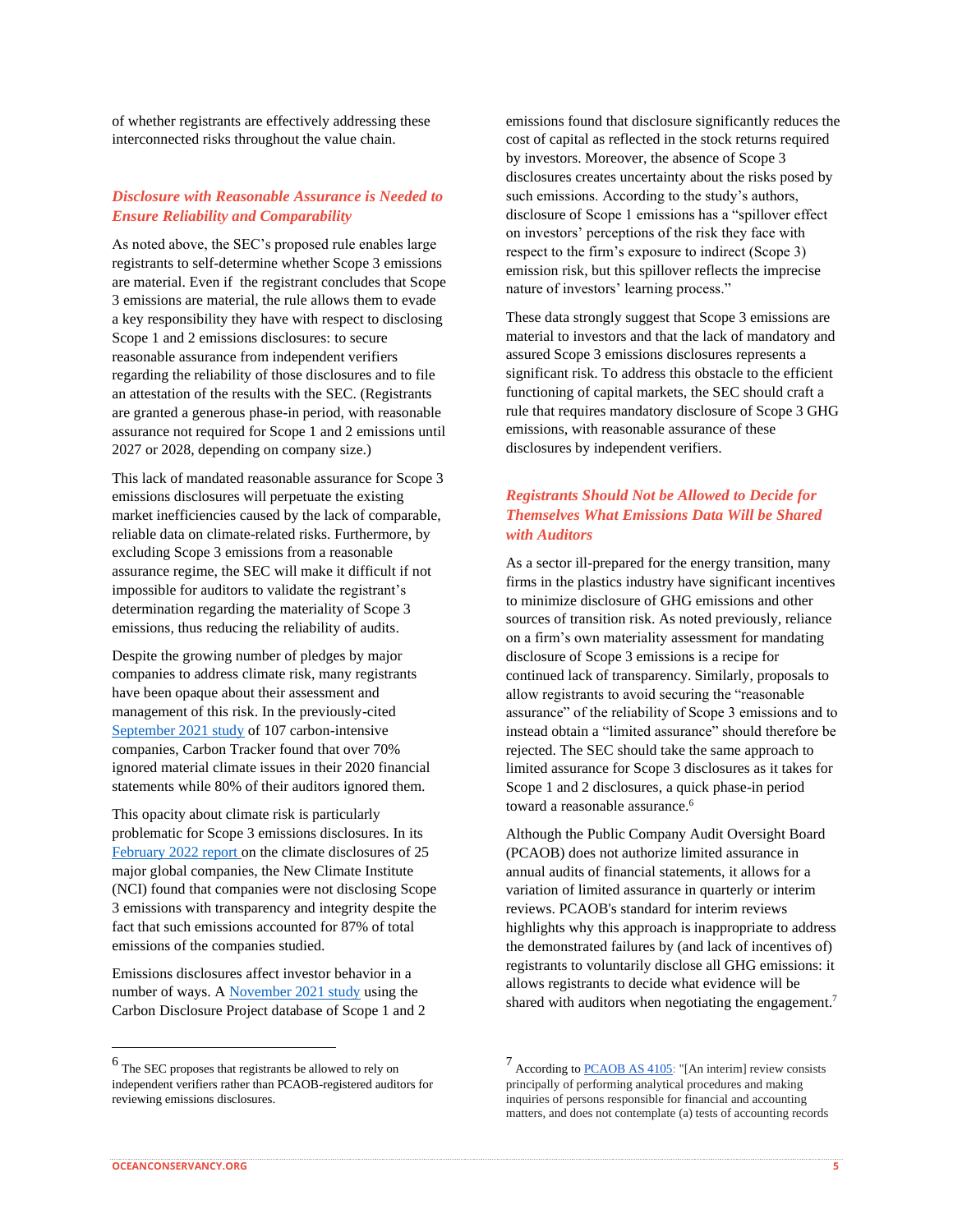Limited assurance audits, by definition, entail a greater risk than reasonable assurance audits that the issuer's Scope 3 disclosures will be inaccurate, incomplete or misleading. Unlike in a reasonable assurance audit, in which the burden is on the issuer and auditor to design the audit in a way that enables the auditor to affirmatively state that the disclosures are fair, the auditor in a limited assurance audit is not empowered to request information from the issuer that it deems necessary to make such an affirmative finding. Instead, in a limited assurance audit, the issuer can unilaterally define what information will be shared with the auditor, resulting in a mere statement from the auditor that nothing has come to its attention suggesting that management's assertion is inaccurate.

Some have argued that requiring reasonable assurance is not feasible for Scope 3 emissions disclosures due to the lack of standardized data sets. However, disclosure of Scope 3 emissions is no different than any other disclosures required to be audited or verified by the SEC. Insofar as there is data uncertainty, independent verifiers can take the same approach to current and projected GHG emissions that auditors take in evaluating management assertions about financial statements. When reviewing financial statements, auditors offer an opinion on the issuer's conformity with relevant standards and describe the range of uncertainties based on relevant inputs, data gaps and assumptions. Just as auditors test the five dimensions of management assertions about financial statements,<sup>8</sup> independent verifiers can test them in a review of GHG emissions disclosures.

Any claim that independent verifiers will lack the data they need for providing reasonable assurance is belied by the fact that many companies are already disclosing Scope 3 emissions, and many more are preparing to do so:

- o According to ESG ratings fir[m MSCI,](https://www.msci.com/www/blog-posts/scope-3-carbon-emissions-seeing/02092372761) as of March 2020, 18% of large and mid-cap companies had reported Scope 3 emissions.
- o [Roughly 100 companies](https://sciencebasedtargets.org/blog/how-can-companies-address-their-scope-3-greenhouse-gas-emissions) with targets approved by the Science Based Targets initiative (SBTi) are disclosing Scope 3 emissions.<sup>9</sup>
- o In January 2022, the European Banking Authority issued [new requirements](https://www.eba.europa.eu/sites/default/documents/files/document_library/Publications/Draft%2520Technical%2520Standards/2022/1026171/EBA%2520draft%2520ITS%2520on%2520Pillar%25203%2520disclosures%2520on%2520ESG%2520risks.pdf) for financial institutions to disclose, among other things, "information on financed greenhouse gas (GHG) emissions, that is, Scope 1, 2 and 3 emissions of an institution's counterparties financed by the institution."
- o The Partnership for Carbon Accounting Financials (PCAF[\) requires](https://carbonaccountingfinancials.com/files/downloads/PCAF-Global-GHG-Standard.pdf) its participating financial institutions to report Scope 3 emissions (i.e., financed emissions). PCAF currently ha[s 222](https://carbonaccountingfinancials.com/financial-institutions-taking-action)  [participating institutions,](https://carbonaccountingfinancials.com/financial-institutions-taking-action) including major banks and asset managers such as Bank of America and Blackrock.

The financial industry will soon have all the data it needs to provide the reasonable assurance that investors need and expect. In the meantime, registrants are bearing the unnecessary costs of determining how to disclose emissions in an era of policy uncertainty. The SEC has an enormous opportunity to reduce costs to both registrants and investors through a mandatory Scope 3 disclosure framework with reasonable assurance.

through inspection, observation, or confirmation; (b) tests of controls to evaluate their effectiveness; (c) obtaining corroborating evidence in response to inquiries; or (d) performing certain other procedures ordinarily performed in an audit. A review may bring to the accountant's attention significant matters affecting the interim financial information, but it does not provide assurance that the accountant will become aware of all significant matters that would be identified in an audit."

<sup>8</sup> The five dimensions are: existence/occurrence, accuracy/valuation, completeness, rights and obligations, and presentation and disclosure (understandability).

<sup>9</sup> SBTi requires Scope 3 disclosures from any participating company with [over 40%](https://sciencebasedtargets.org/resources/legacy/2017/04/SBTi-manual.pdf) of its total emissions coming from Scope 3. [Over 90%](https://sciencebasedtargets.org/blog/how-can-companies-address-their-scope-3-greenhouse-gas-emissions) of companies with validated targets meet this threshold.